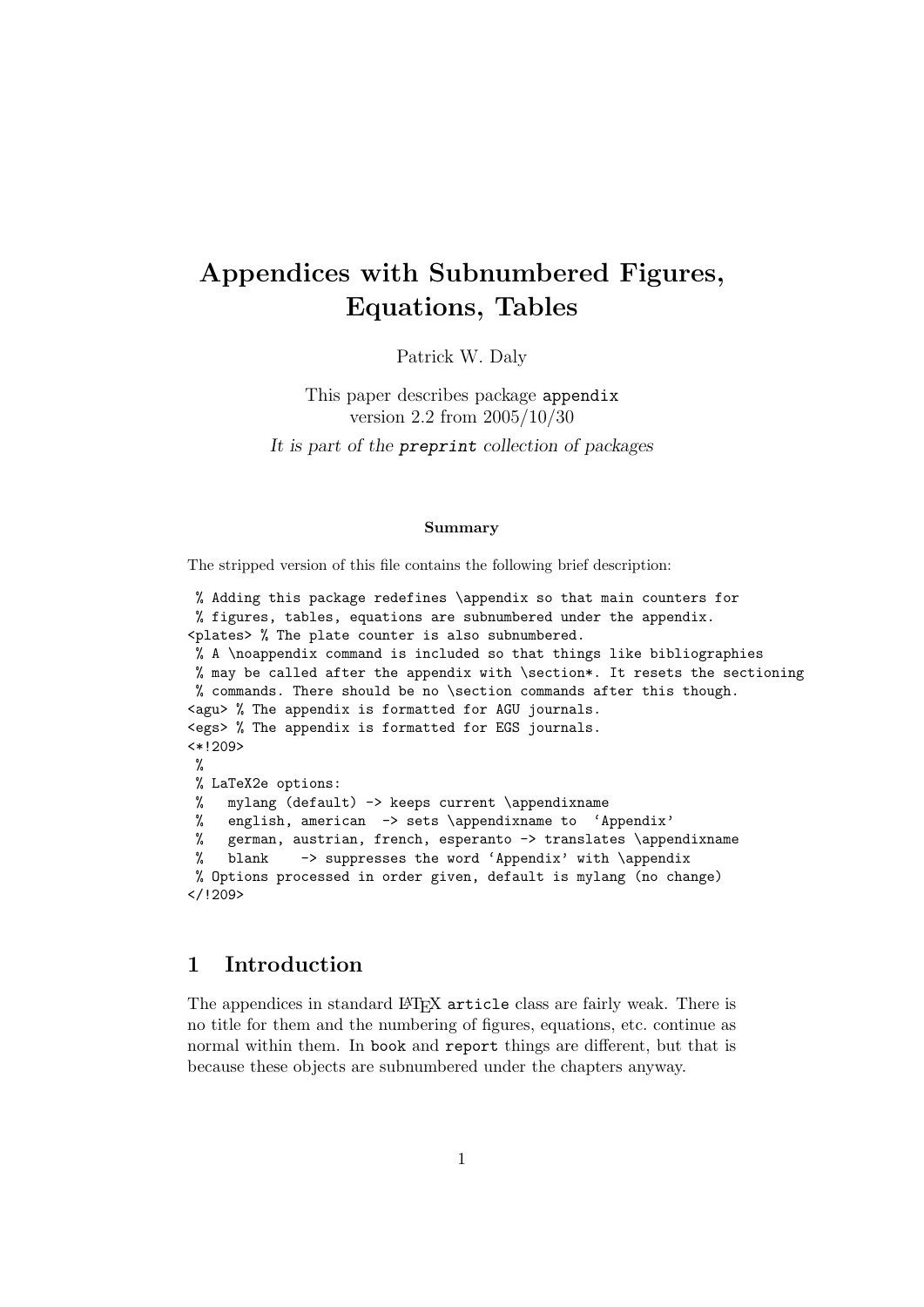### 2 Invoking the Package

The macros in this package are included in the main document with the \usepackage command of  $\operatorname{MTFX2}_{\epsilon}$ ,

\documentclass[..]{...} \usepackage[options]{appendix}

where the possible options are described below.

Alternatively, the name of the package is added as an option to the \documentstyle command in LATEX 2.09 compatibility mode, as

\documentstyle[..appendix..]{...}

\appendix With the package loaded, the standard command \appendix is redefined accordingly. There is really nothing more to do.

\noappendix An additional command also exists, \noappendix to undo the effects of \appendix. This only makes sense for certain listings like thebibliography environment that use \section\* after the appendix. There really should be no figures, etc. called after **\noappendix** is given, nor any \section commands. It is only provided for \section\*, and then only when \appendix has altered the sectioning commands so that they print text (the word 'Appendix' for example) even with the starred version.

# 3 Extra Features

In its default coding, appendix not only subnumbers figures, tables, and equations within appendices, it also writes the word 'Appendix' when \appendix is called. This is done with \section\*, so it will be formatted accordingly. The appendix titles that are printed with \section consist of the appendix letter plus title, as in standard  $\angle$ FFX. The \section command is not redefined. The subappendices (with \subsection) are numbered without the dot, as A1, A2, etc. This deviates from standard LATEX.

\appendixname In fact, it is the command \appendixname that is printed as a title when \appendix is issued. This text may be redefined with \renewcommand as one pleases. If it is defined to be blank, then no title is printed, not even a blank line. (See Section 4 for other ways of changing this text.)

# 4  $\text{ETr} X 2_{\epsilon}$  Options

Under  $\text{H}\x2_{\epsilon}$ , options may be added to the **\usepackage** command that loads the package. The available options with this package alter the default definition of \appendixname for other languages.